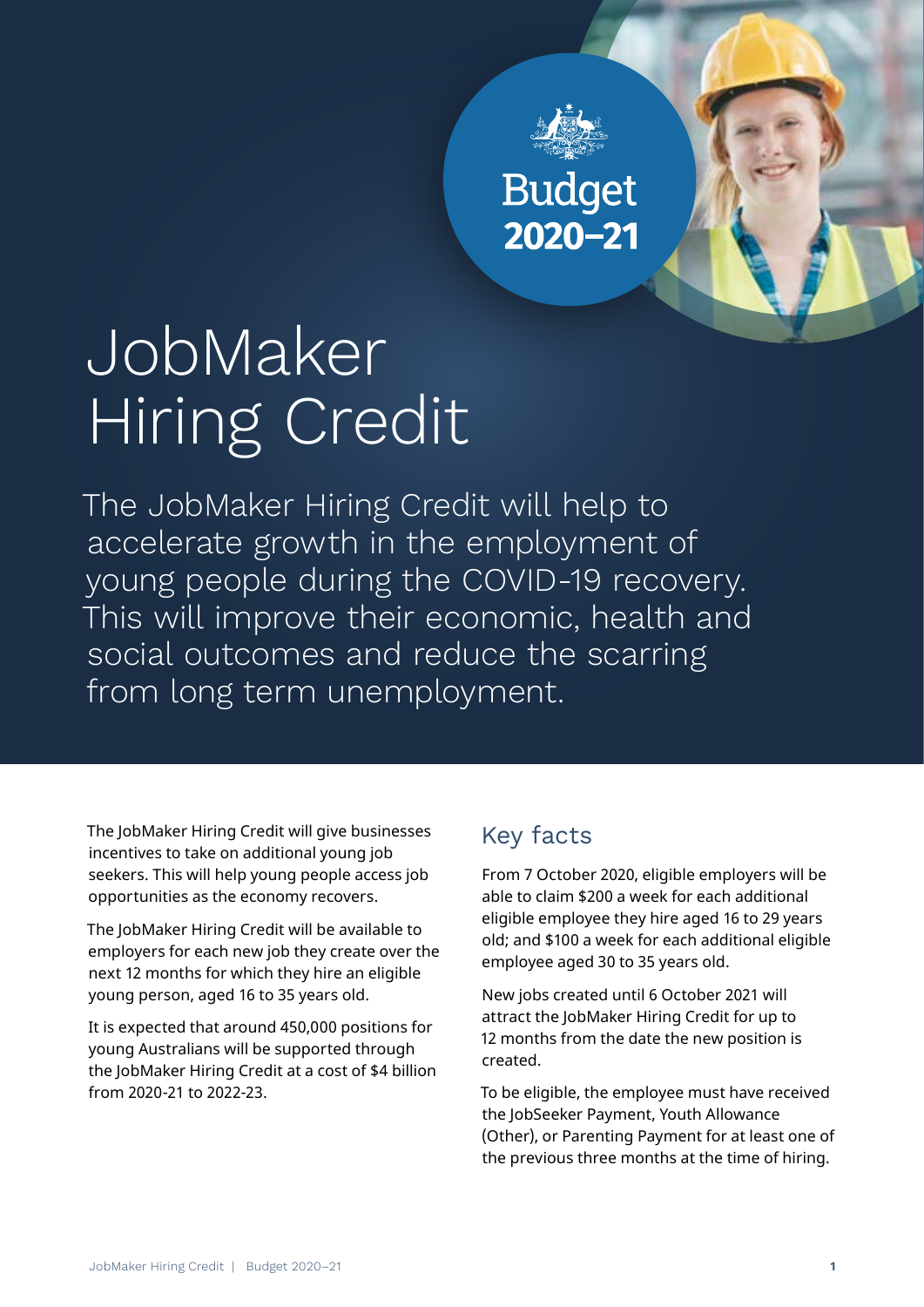The JobMaker Hiring Credit will be claimed quarterly in arrears by the employer from the Australian Taxation Office (ATO) from 1 February 2021. Employers will need to report quarterly that they meet the eligibility criteria.

The JobMaker Hiring Credit is designed to support new employment. Employers do not need to satisfy a fall in turnover test.

# The additionality criteria

To attract the JobMaker Hiring Credit, the employee must be in an additional job created from 7 October 2020. To demonstrate that the job is additional, specific criteria must be met.

The additionality criteria require that there is an increase in:

- the business' total employee headcount (minimum of one additional employee) from the reference date of 30 September 2020; and
- the payroll of the business for the reporting period, as compared to the three months to 30 September 2020.

The amount of the hiring credit claim cannot exceed the amount of the increase in payroll for the reporting period.

Total employee headcount on 30 September 2020 and payroll in the three months to

> The JobMaker Hiring Credit will give businesses incentives to take on additional young job seekers

> > —

30 September 2020 represent the baseline values for the employer.

The baseline headcount will be adjusted in the second year of the program to ensure an employer can only receive the JobMaker Hiring Credit for 12 months for each additional position created.

# Employer eligibility

Employers are eligible to receive the JobMaker Hiring Credit if they:

- have an Australian Business Number (ABN);
- are up to date with tax lodgement obligations;
- are registered for Pay As You Go (PAYG) withholding;
- are reporting through Single Touch Payroll (STP);
- meet the additionality criteria;
- are claiming in respect of an eligible employee; and
- have kept adequate records of the paid hours worked by the employee they are claiming the hiring credit in respect of.

# **Newly established businesses**

Newly established businesses and businesses with no employees at the reference date of 30 September 2020 are able to claim the JobMaker Hiring Credit where they meet the criteria. The minimum baseline headcount is one, so employers who had no employees at 30 September 2020 or who were created after this reference date will not be eligible for the first employee hired, but will be eligible for the second and subsequent eligible hires.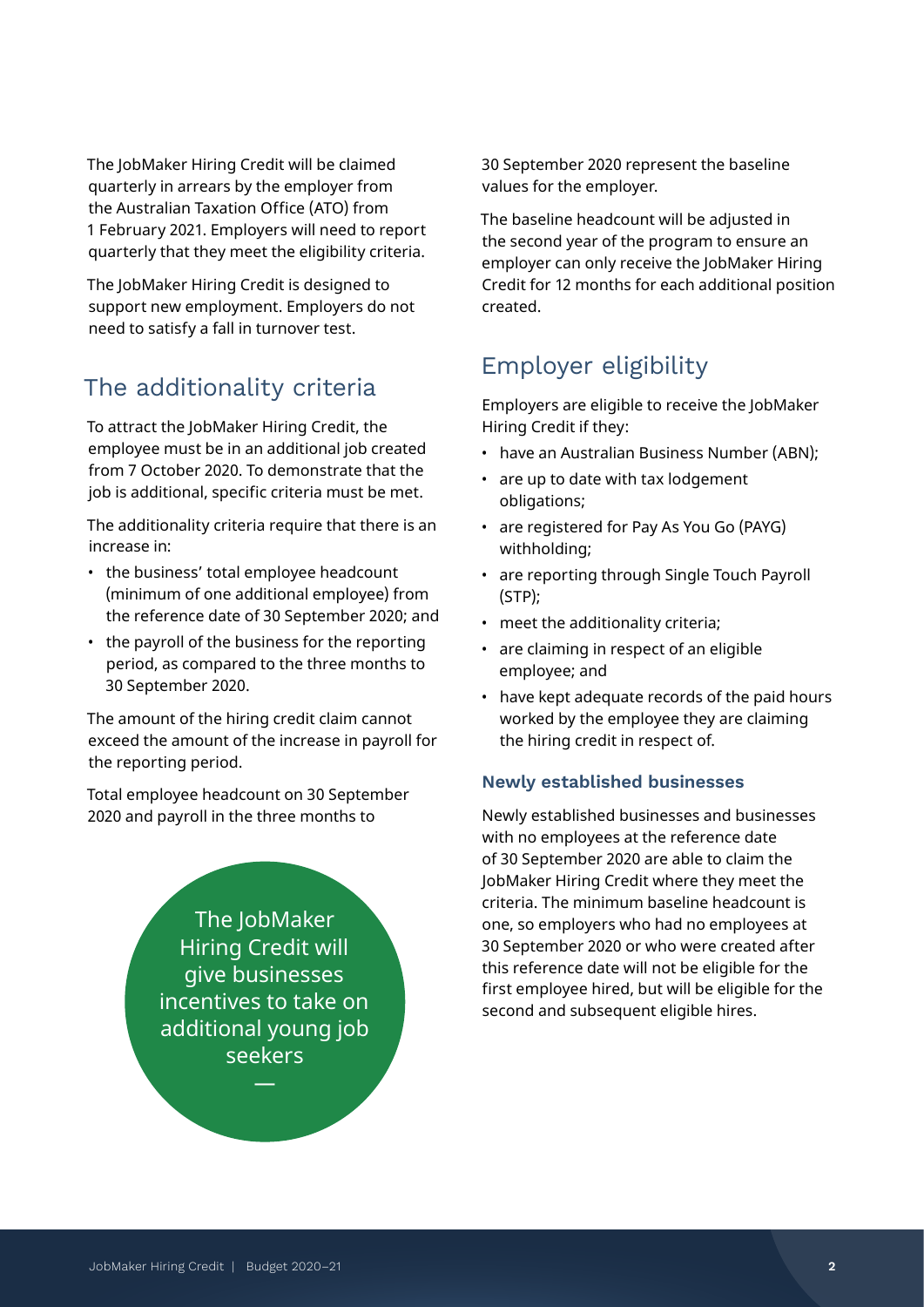# **Ineligible employers**

The following employers are not eligible for the JobMaker Hiring Credit:

- Commonwealth, state and local government agencies, and entities wholly owned by these agencies.
- Sovereign entities (foreign Governments, their agencies and wholly owned foreign resident subsidiaries). However, Australian resident entities owned by a sovereign entity that meet all other eligibility criteria are eligible.
- Entities in liquidation or who have entered bankruptcy.
- Employers who are claiming the JobKeeper Payment.
- Employers subject to the major bank levy.

# Employee eligibility

To be an eligible employee, the employee must:

- be aged either:
	- 16 to 29 years old, to attract the payment of \$200 per week; or
	- 30 to 35 years old to attract the payment of \$100 per week at the time their employment started;
- have worked at least 20 paid hours per week on average for the full weeks they were employed over the reporting period;
- commenced their employment between 7 October 2020 and 6 October 2021;
- have received the JobSeeker Payment, Youth Allowance (Other), or Parenting Payment for at least one month within the past three months before they were hired;
- be in their first year of employment with this employer, reflecting that the hiring credit is only available for 12 months for each additional job; and
- must be employed for the period that the employer is claiming for them.

Employees may be employed on a permanent, casual or fixed term basis.

#### **Ineligible employees**

The following are not eligible employees for the JobMaker Hiring Credit:

- employees aged under 16 years or over 35 years at the time their employment started;
- employees for whom the employer is also receiving a wage subsidy under another Commonwealth program such as the Boosting Apprenticeship Commencements wage subsidy, Supporting Apprentices and Trainees subsidy and the Australian Apprentice Wage Subsidy Trial;
- employees that another employer is claiming the JobMaker Hiring Credit in respect of; and
- employees that worked on average less than 20 hours per week, for the full weeks they were employed during a reporting period will be ineligible for that period.

The JobMaker Hiring Credit is designed to support new employment. Employers do not need to satisfy a fall in turnover test

—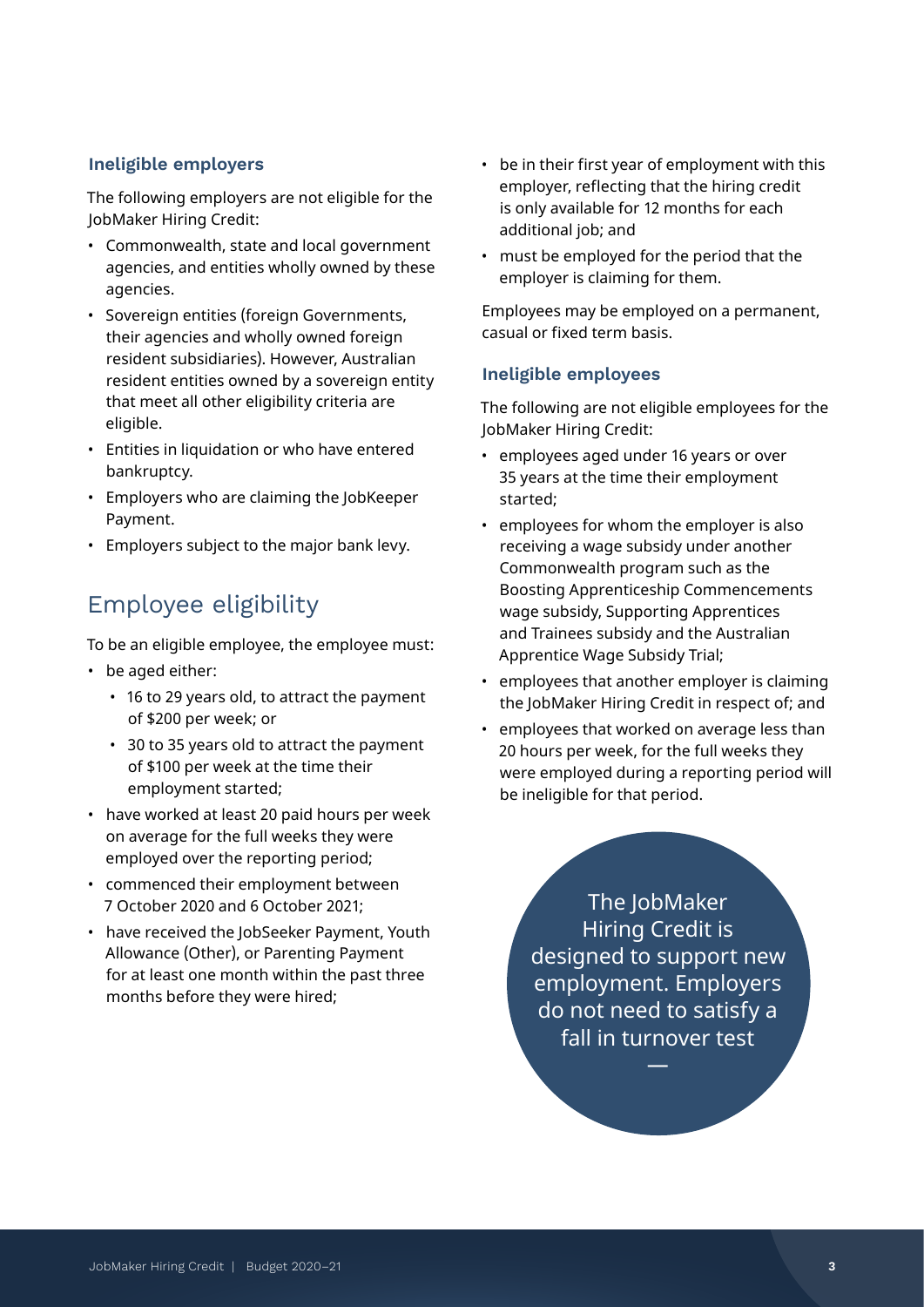# Lisa's Lamington Bakery

Lisa operates a bakery and baked goods catering business with two employees. She hires Angus on 7 October 2020. As at 30 September 2020, Lisa had two other employees and her quarterly payroll for July, August and September 2020 was \$30,000. Lisa's business is not receiving the JobKeeper Payment.

Lisa's employee baseline on 30 September 2020 is two employees and she had a quarterly payroll of \$30,000 in the September quarter 2020. To claim the JobMaker Hiring Credit, her employee headcount and payroll for the reporting period must exceed the baseline level. Employee headcount is the value observed on the final day of the reporting period, while payroll is the total for the reporting period.

Angus is 25 and was receiving JobSeeker Payments from 1 July 2020 to 31 October 2020. While Angus has no guaranteed hours, Lisa expects he will work 7 hours a day, three days a week (that is, more than 20 hours a week on average).

Following the end of the first reporting period for the JobMaker Hiring Credit, Lisa compares her situation to her baseline:

- On 30 September 2020 her baseline headcount was 2 and her quarterly payroll was \$30,000.
- On 6 January 2021 (the final day of the first reporting period), her headcount was 3 and her payroll is calculated to be \$39,000.

Lisa is therefore able to claim the JobMaker Hiring Credit in the December quarter reporting period of 7 October 2020 – 6 January 2021. Lisa's payment entitlement is calculated on a per day basis. She is entitled to \$200 per week for the entire December quarter reporting period for Angus.

The claim in respect of Angus is calculated as follows:

$$
\frac{$200 \text{ per week}}{7 \text{ days}} \times 92 \text{ days} = $2,629
$$

If the increase in quarterly payroll relative to the baseline was less than this amount, then Lisa would receive a payment equal to the value of the payroll increase instead.

The ATO will calculate Lisa's entitlement on her behalf, once she has provided the relevant information in her claim and as a part of her ordinary reporting requirements in STP enabled software.

# **Claiming after a change in employees**

Lisa employs two new staff, Emma aged 28 and Jessica aged 32, who both start on 7 January 2021 and meet the employee eligibility requirements. Angus resigns from his job at Lisa's business, effective as at 7 January 2021.

When claiming for the March quarter reporting period (7 January 2021 to 6 April 2021), Lisa again compares her current situation to her baseline:

- On 30 September 2020, her baseline headcount was 2 and her quarterly payroll was \$30,000.
- On 6 April 2021, her headcount was 4 and her payroll for the reporting period was \$52,000.

For the March quarter reporting period, as her headcount is 2 above her baseline, Lisa can claim for the 2 additional positions. Lisa notifies the ATO through STP of the commencement of Emma and Jessica on 7 January 2021, and that Angus was no longer employed as at 7 January 2021.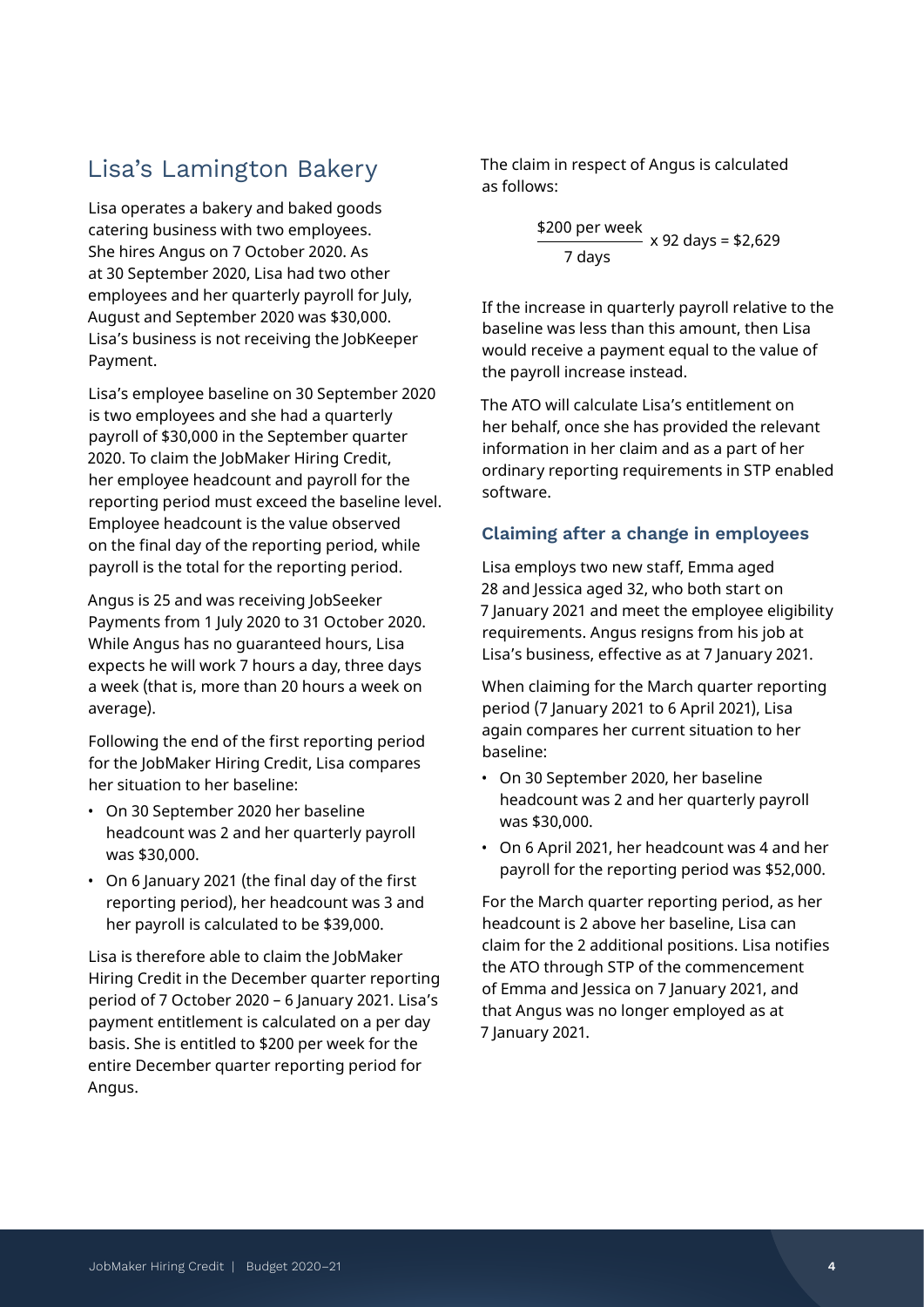As Emma is aged 28, she attracts the \$200 rate per full week, while Jessica attracts the \$100 rate.

Emma at \$200 per week =

\$200 per week<br> $x 90 \text{ days} = $2,571$ 7 days

Jessica at \$100 per week =

\$100 per week<br>———————— x 90 days = \$1,286 7 days

Lisa's total payment: \$3,857

If the increase in quarterly payroll relative to the baseline was less than this amount, then Lisa would receive a payment equal to the value of the payroll increase instead.

The ATO will calculate Lisa's entitlement on her behalf, once she has provided the relevant information in her claim and as a part of her ordinary reporting requirements in STP enabled software.

# **Claiming in the second year of the program**

On 7 October 2021, the JobMaker Hiring Credit closes to new applications.

Employers can only claim a hiring credit for a new position for 12 months. The 12 month eligibility period for each new position begins when an eligible employee is hired and continues even if that employee departs.

7 October 2021 is 12 months from the date Lisa hired her first eligible employee Angus. The rule to limit claims for new jobs to 12 months means her baseline headcount will increase from 7 October 2021, in line with her access to hiring credits a year earlier.

#### **Calculating the 20 hours per week**

Dan is a 26 year old eligible casual employee that commenced working for Lisa on 7 July 2021. While Dan has no guaranteed hours, he typically works around 30 hours a week.

Dan was unable to work some of his shifts as intended.

While making a claim, Lisa will need to report whether Dan worked on average at least 20 hours per week (based on hours paid) for the full weeks he was employed in the period. Dan has on average only worked 19 hours. As a result, Lisa cannot claim in respect of Dan for the reporting period, but may claim for him in the next reporting period subject to meeting all other eligibility criteria.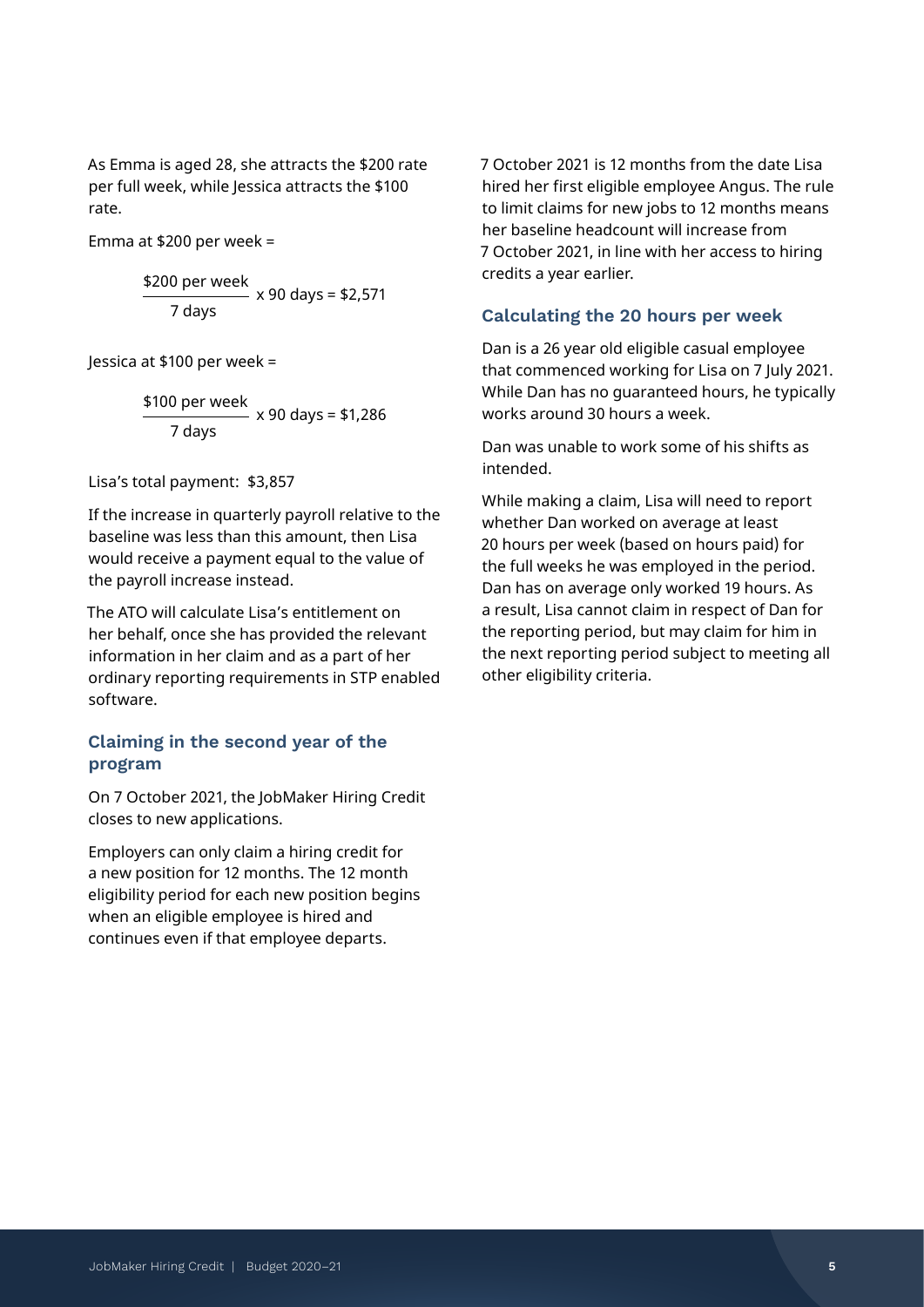# Frequently Asked Questions

## **When will the JobMaker Hiring Credit commence?**

The JobMaker Hiring Credit will commence on 7 October 2020. Eligible employers can receive the payment for up 12 months for new jobs created for which they hire an eligible young person from 7 October 2020.

#### **When will the JobMaker Hiring Credit end?**

The JobMaker Hiring Credit will be available for each new job employers create over the next 12 months for which they hire an eligible young person. It will close to new entrants on 7 October 2021. An eligible employer who hires an eligible employee on 6 October 2021 (the last day that the scheme is open to new entrants) could be eligible for payments for the 12 months to 6 October 2022.

#### **Eligibility criteria**

#### **What is the eligibility criteria for employers?**

As an employer, you will be eligible to receive the JobMaker Hiring Credit if you:

- Meet the additionality criteria;
- Are claiming in respect of an eligible employee;
- Have kept adequate records of the hours worked (or paid for) by the employee you are claiming the JobMaker Hiring Credit for;
- Have an Australian Business Number (ABN);
- Are up to date with your tax lodgement obligations;
- Are registered for Pay As You Go (PAYG) withholding; and
- Are reporting through Single Touch Payroll (STP).

The JobMaker Hiring Credit will commence on 7 October 2020

—

Employers that are not reporting through STP can visit the ATO website for details on how to enrol:

#### [www.ato.gov.au/Business/Single-Touch-Payroll/](https://www.ato.gov.au/Business/Single-Touch-Payroll/)

The following employers are ineligible:

- Commonwealth, state and local government agencies, and entities wholly owned by these agencies (universities will not be considered government agencies).
- Sovereign entities (foreign Governments, their agencies and wholly owned foreign resident subsidiaries). However, Australian resident entities owned by a sovereign entity that meet all other eligibility criteria are eligible.
- Entities in liquidation or who have entered bankruptcy.
- Employers who are also claiming the JobKeeper Payment.
- Employers subject to the major bank levy.

# **Registrations and claiming the JobMaker Hiring Credit**

#### **How do I register for the JobMaker Hiring Credit?**

Registrations will open for eligible employers through ATO online services from 7 December 2020. Employers do not need to be registered at the time that they hire an employee in order to be eligible. Registration can occur at any time before a claim is made.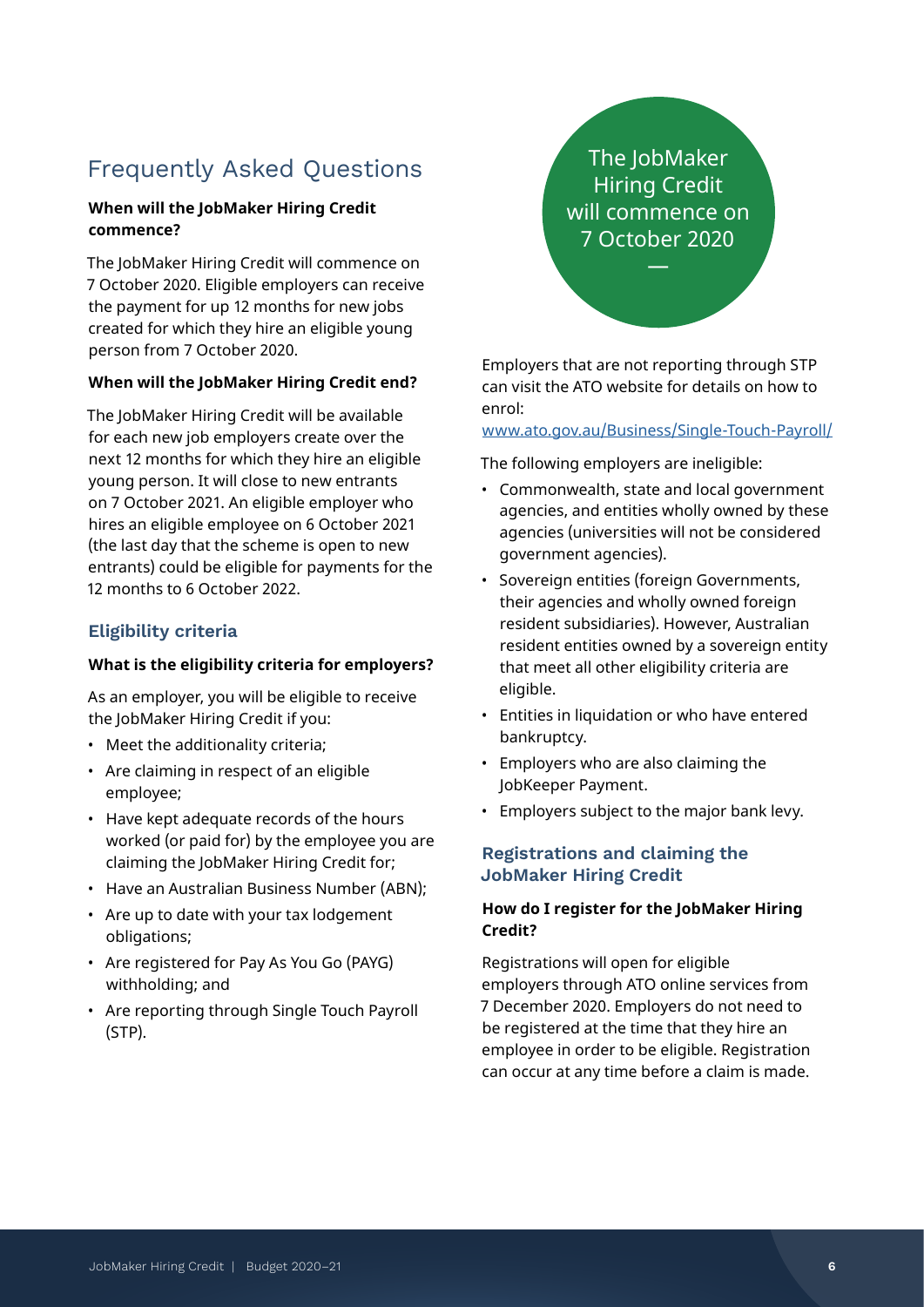#### **How and when do I lodge a claim for the JobMaker Hiring Credit?**

Employers can submit claims from 1 February 2021 (for new jobs created in the first reporting period of 7 October 2020 to 6 January 2021). Employers will have three months to submit claims following the opening of the claim period.

### **When will I receive the JobMaker Hiring Credit?**

The JobMaker Hiring Credit will be paid quarterly in arrears. Employers can claim the first payment when claims open on 1 February 2021 (for new jobs created between 7 October 2020 and 6 January 2021).

### **How much is the JobMaker Hiring Credit and who pays it?**

For eligible employers who hire eligible employees aged 16 to 29 years old at the time of employment, the JobMaker Hiring Credit is \$200 a week. For eligible employers who hire eligible employees aged 30 to 35 years old at the time of employment, the JobMaker Hiring Credit is \$100 a week.

The ATO will pay the JobMaker Hiring Credit to you, the employer.

## **How do I calculate my baseline employee headcount and payroll?**

For existing businesses operating before 30 September 2020, your employee headcount is the number of employees you have at 30 September 2020 and your payroll is your quarterly payroll for the three months to 30 September 2020.

If you are a new business or had no employees at 30 September 2020, you will not be eligible for the first employee hired, but will be eligible for the second and subsequent eligible hires.

For example, Jack starts a new business on 10 October 2020. His first employee is Jeremy aged 31 years old who he hires on

The ATO will pay the JobMaker Hiring Credit to you, the employer

—

15 October 2020. On 15 November 2020, Jack hires Tim who is an eligible employee. Because Jack's headcount at 30 September 2020 was zero, he will not be able to claim the JobMaker Hiring Credit for Jeremy who was his first employee, but he may be eligible to claim for Tim.

Your headcount for each reporting period will be taken from the last day of the reporting period. For example, your employee headcount will be measured at 6 January 2021 for the first reporting period. Your payroll for each reporting period is your total payroll across the reporting period. Your payroll needs to be higher than the baseline payroll to meet the additionality criteria. If the increase in payroll for the reporting period was less than the total value of the credit that is being claimed, then you will receive the value of the payroll increase instead.

### **Does my baseline employee headcount always remain the same?**

No. In the second year of the program, your baseline will increase in line with your access to hiring credits a year earlier. This is to ensure that the JobMaker Hiring Credit is only available for up to 12 months from the date a new job was created.

For example, if your baseline was 10 employees at 30 September 2020 and you hired one eligible additional employee on 15 October 2020, your baseline headcount would increase to 11 employees from the reporting period immediately following 15 October 2021. From that reporting period onwards, you could only claim for eligible employees who are above the new baseline (that is, if you have 12 or more employees).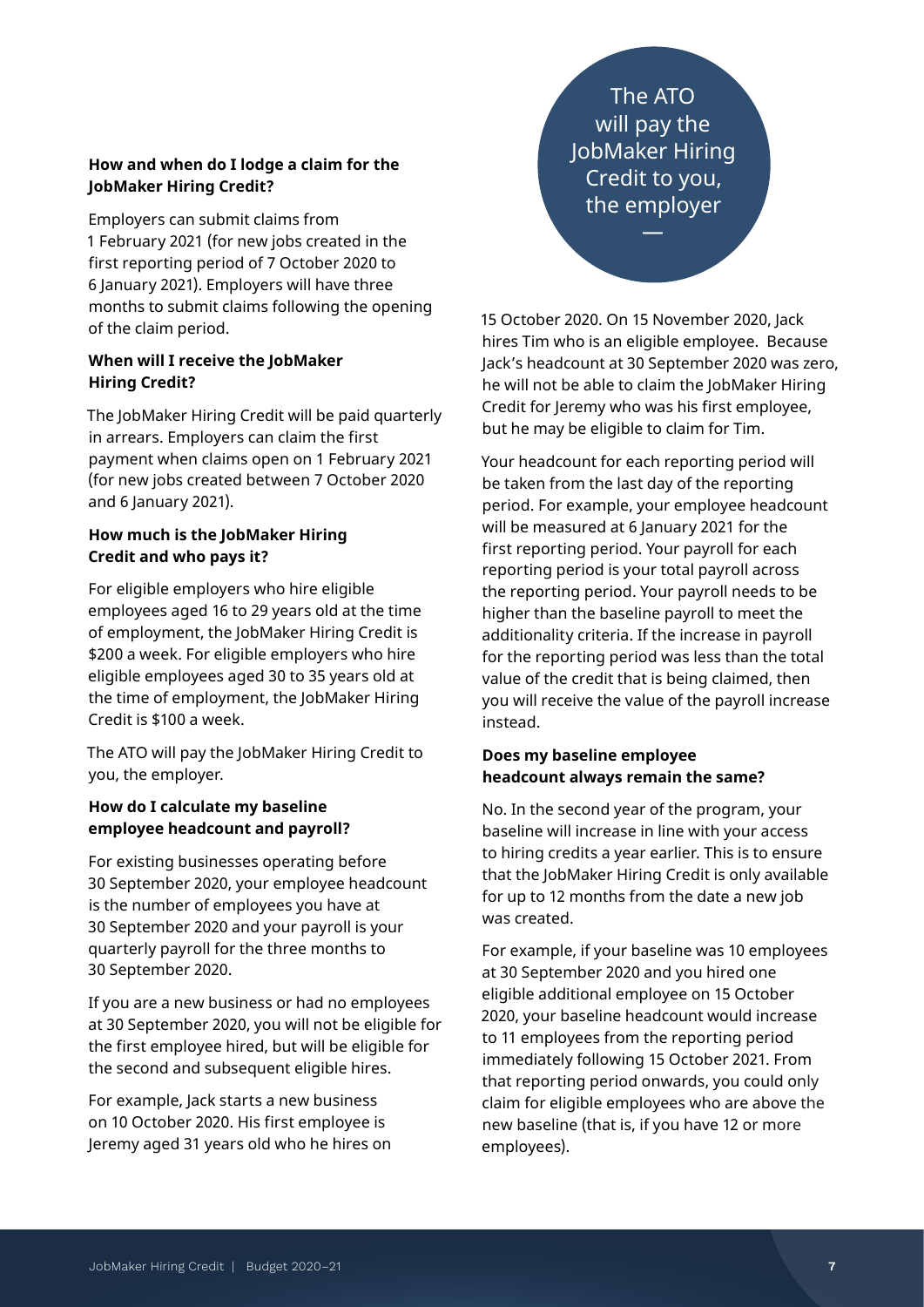#### **Calculating Payments**

#### **Amount of payment**

For eligible employees hired from 7 October 2020 until 6 October 2021 for up to 12 months, eligible employers will be able to claim a maximum of:

- \$200 a week for each eligible additional employee they hire aged 16 to 29 years old; and
- \$100 a week for each eligible additional employee aged 30 to 35 years old.

The amount will be the lesser of the amount of the claim and the increase in payroll for the reporting period relative to the baseline payroll.

#### **Employees not employed for the whole reporting period**

The amount claimed for the reporting period will be calculated on the number of days worked in the reporting period.

If an eligible employee leaves your business, and is replaced with another eligible employee, you will continue to be able to claim in respect of that position, up to a maximum of 12 months. Replacing an employee does not reset the maximum 12 month period.

#### **Can I receive the JobMaker Hiring Credit for any of my existing employees?**

No, you can only claim the JobMaker Hiring Credit for employees who were employed on or after 7 October 2020.

#### **Adjustments to the baseline**

The baseline is the employee headcount and quarterly payroll at 30 September 2020. The baseline headcount will increase in the reporting period immediately following 12 months from the date you receive the hiring credit for an additional job created. This will ensure the payment is only available for 12 months for each additional job created.

You can only claim the JobMaker Hiring Credit for employees who were employed on or after 7 October 2020

—

# **Interactions with other government programs**

#### **Can I receive the JobKeeper Payment and the JobMaker Hiring Credit at the same time?**

No, you cannot receive the JobKeeper Payment and the JobMaker Hiring Credit at the same time. An employer receiving the JobKeeper Payment can be eligible for the JobMaker Hiring Credit once they have exited the JobKeeper Payment and are no longer receiving the JobKeeper Payment for any employees or business participants. Eligibility for the hiring credit will commence in the reporting period following their JobKeeper exit date.

For example, Rohana's Hair Salon in Melbourne is eligible for the JobKeeper Payment extension from 28 September 2020 to 3 January 2021, but is not eligible for the JobKeeper Payment extension from 4 January 2021 to 28 March 2021 as business improves in the December 2020 quarter. As the Hair Salon is no longer eligible for the JobKeeper Payment from 4 January 2021, Rohana can claim the JobMaker Hiring Credit for hiring Max, a 25 year old qualified hair stylist who had been receiving JobSeeker Payment, for the 7 January 2021 – 6 April 2021 reporting period.

#### **Can I receive the JobMaker Hiring Credit and other Commonwealth Government wage subsidies for the same employee?**

Employers cannot access more than one Commonwealth wage subsidy program for the same employee. This includes the Department of Education, Skills and Employment's wage subsidies, the Boosting Apprenticeships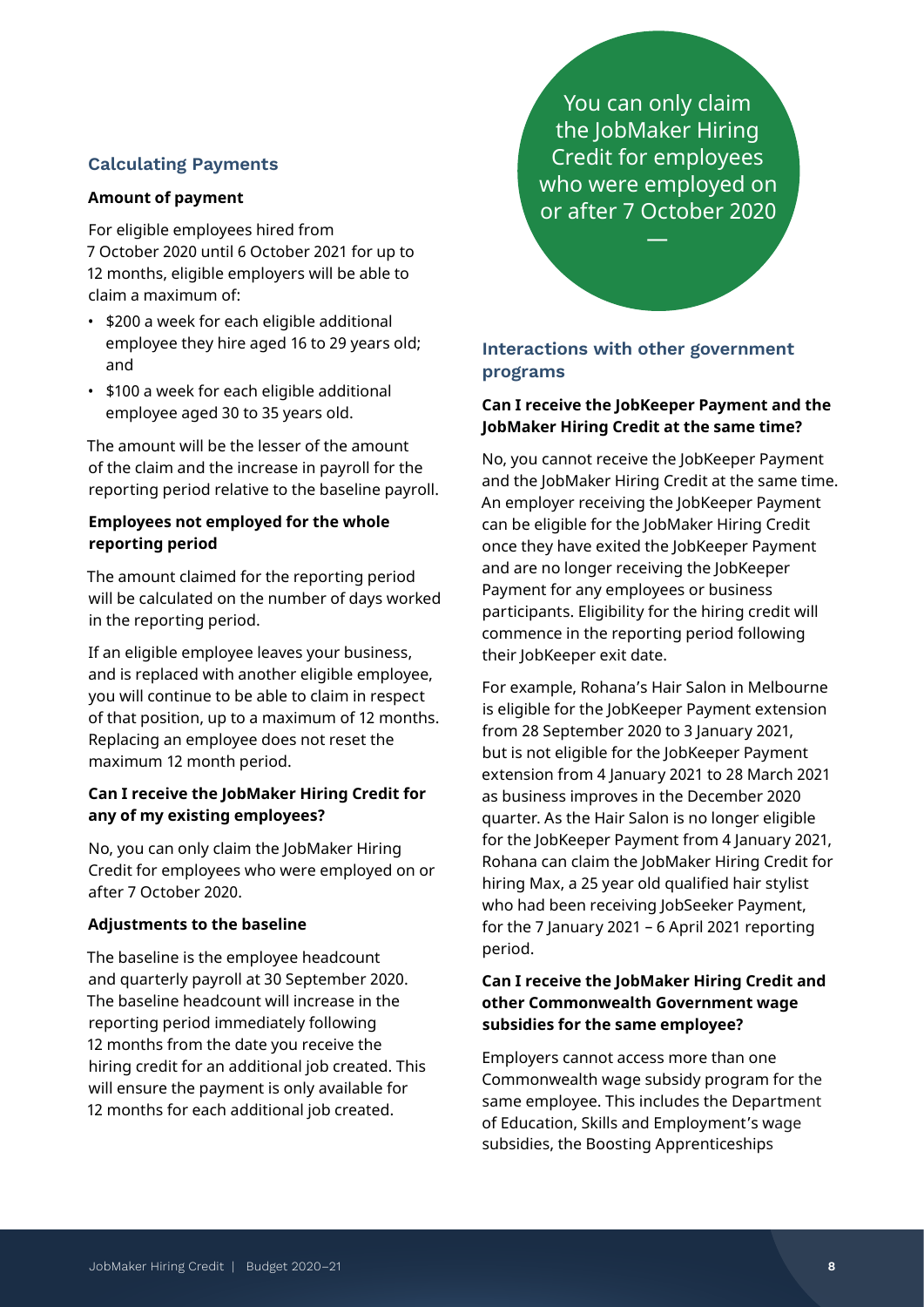Commencements Wage Subsidy, the Supporting Apprentices and Trainees Wage Subsidy, and the Australian Apprentice Wage Subsidy Trial.

# **Eligibility for young people looking for work**

### **I am looking for work – am I eligible to attract the JobMaker Hiring Credit?**

If you are aged 16 to 35 years old and you have received the JobSeeker Payment, Youth Allowance (Other) or Parenting Payment for at least one of the last three months at the time you are hired, you will be eligible to attract the JobMaker Hiring Credit. The JobMaker Hiring Credit will be paid to your employer.

# **I have been receiving an eligible income support payment and I am aged 16 to 35 years old – will every organisation be able to receive the JobMaker Hiring Credit if they hire me?**

Employers need to meet certain eligibility criteria to receive the JobMaker Hiring Credit, so not all employers are eligible. For example, the employer needs to be able to demonstrate that they have increased their overall employment to receive this payment.

# **How much is the JobMaker Hiring Credit and who pays it?**

For eligible employers who hire eligible employees aged 16 to 29 years old at the time of employment, the JobMaker Hiring Credit is \$200 a week. For eligible employers who hire eligible employees aged 30 to 35 years old at the time of employment, the JobMaker Hiring Credit is \$100 a week.

The ATO will pay the JobMaker Hiring Credit to your employer.

# **Will the JobMaker Hiring Credit impact my income?**

Employers need to pay employees in accordance with the prevailing industrial relations arrangements. There is no specific link between the income your employer is required to pay you and the payment the employer receives through the JobMaker Hiring Credit. However, to be an eligible employee for the JobMaker Hiring Credit you need to have worked for a minimum of 20 hours of paid work per week averaged over the full weeks worked in the reporting period for which the payment is being claimed.

# **I am eligible now but turn 36 years old soon – will I still be eligible to attract the JobMaker Hiring Credit when I turn 36?**

To be eligible, you need to be aged 16 to 35 years old at the time you are hired by the employer who wants to apply for the JobMaker Hiring Credit. People aged 36 years or older at the time of employment are ineligible for the JobMaker Hiring Credit.

# **Employee eligibility**

# **I am an eligible employee who has been hired by an eligible employer – what do I need to do?**

Your employer will ask you to fill out a nomination form where you need to declare that you meet the employee eligibility for the JobMaker Hiring Credit - that is, at the time of hiring you:

- were aged 16 to 35 years old;
- had been receiving JobSeeker Payment, Youth Allowance (Other) or Parenting Payment for at least one of the three previous months; and
- have not filled in a JobMaker Hiring Credit nomination form for another employer who you are still working for.

### **How much will I receive from the JobMaker Hiring Credit?**

The ATO will pay the JobMaker Hiring Credit to your employer to subsidise their cost of employing you. You will not receive the JobMaker Hiring Credit in your own salary, wages or other payment.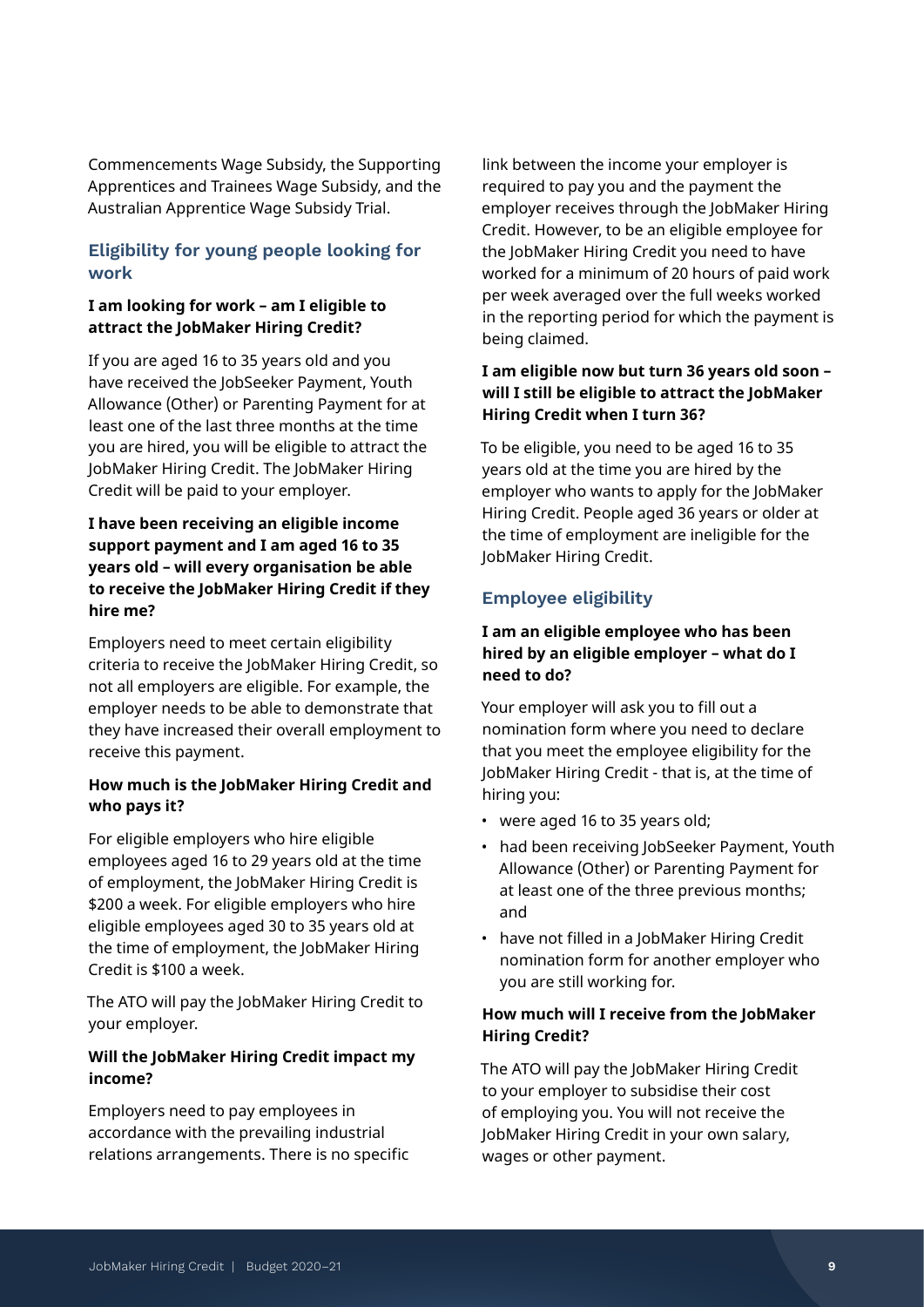Employers need to pay you in accordance with the prevailing industrial relations arrangements. There is no specific link between the income your employer is required to pay you and the payment the employer receives through the JobMaker Hiring Credit. However, to attract the JobMaker Hiring Credit you need to have worked for a minimum of 20 hours of paid work per week averaged over the full weeks worked in the reporting period for which the payment is being claimed.

#### **How many hours do I need to work to attract the JobMaker Hiring Credit?**

You need to work at least 20 hours a week on average for the full weeks worked in the reporting period for your employer to be able to claim the JobMaker Hiring Credit. All paid hours, including paid leave, count towards your average hours, but unpaid leave does not count.

# **What happens if I work less than 20 hours per week on average in a reporting period, but more in the next reporting period?**

Your employer will not be able to claim the JobMaker Hiring Credit for the reporting period where you did not work on average 20 paid hours per week but your employer may be able to claim the credit in the following reporting period, subject to other eligibility criteria.

# **I nominated to receive the JobMaker Hiring Credit through one employer. Can I get a second job?**

Yes, you can have two (or more) jobs. However, you can only complete a nomination for the JobMaker Hiring Credit for one employer at any point in time, as two employers cannot be receiving the hiring credit for you at the same time.

The JobMaker Hiring Credit will contain robust integrity features

—

**I am on or have recently received one of the eligible income support payments and already have a job. Can I get another job and be an eligible employee for the JobMaker Hiring Credit?**

Yes, as long as you meet the criteria by being aged between 16 and 35 years old and receiving the JobSeeker Payment, Youth Allowance (Other) or Parenting Payment for at least one of the previous three months before you are hired. You do not have to quit your first job, as you can have more than one job (as long as only one employer is receiving the JobMaker Hiring Credit for you at any point in time). The ability to be an eligible employee for the JobMaker Hiring Credit may make you more likely to gain additional employment as your employer can claim the hiring credit in respect of your employment with them.

**I am an independent contractor – can an organisation I signed a contract to provide services to claim the JobMaker Hiring Credit for me?** 

No. You will need to be a permanent employee, a casual or an employee on a fixed term contract.